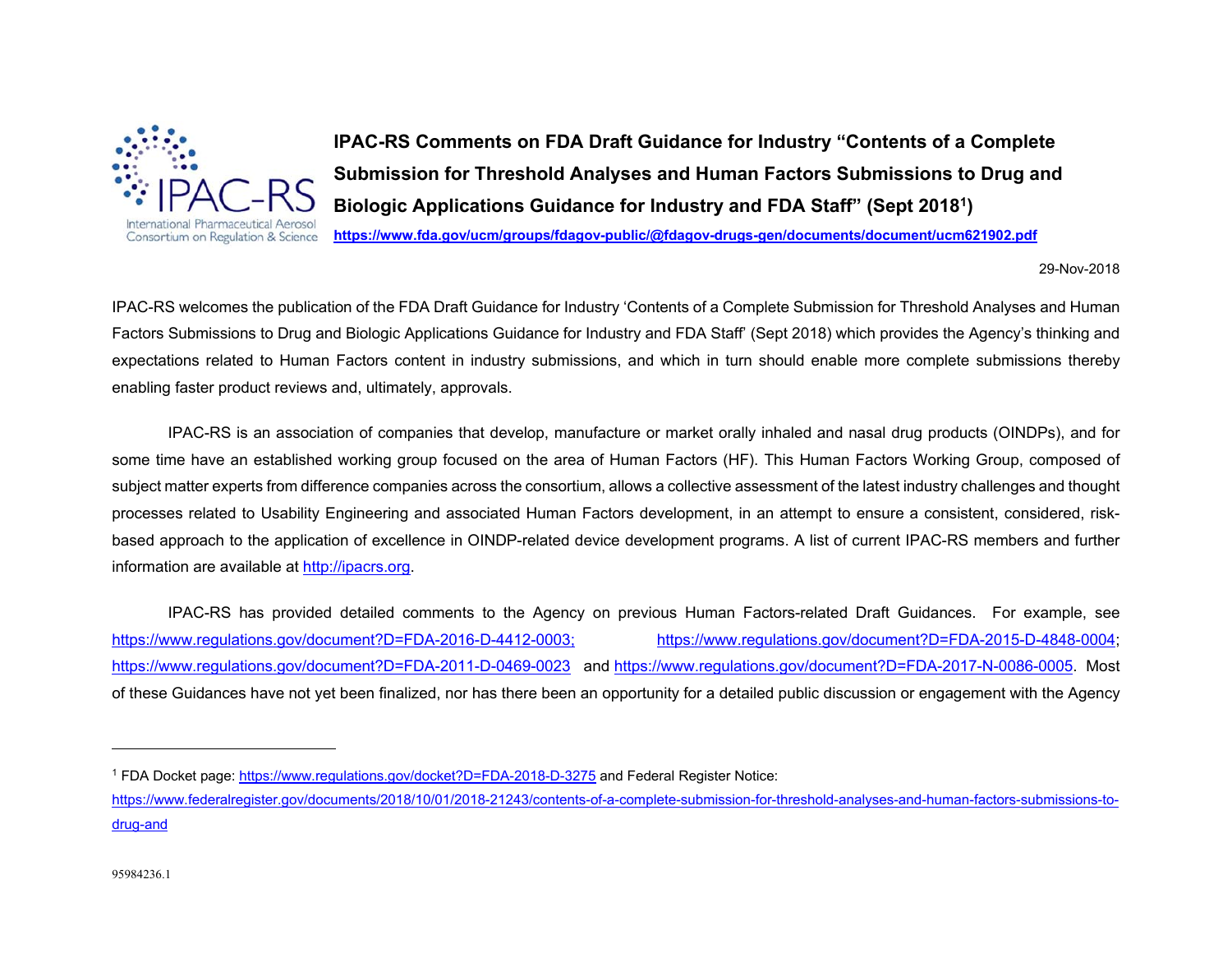on the many comments provided. In the IPAC-RS review of this latest Draft Guidance, it seems that industry's concerns have either not been addressed or have yet to be fully reviewed and considered by the Agency. For example, a significant area of feedback on the most recent HFassociated Draft Guidance, "*Comparative Analyses and Related Comparative Use Human Factors Studies for a Drug-Device Combination Product Submitted in an ANDA*" (January 2017), was specifically related to the approach to Comparative-Use Human Factors Studies. While there has been no public comment from FDA on the industry feedback provided to the Docket, nor an opportunity to engage in a meaningful thorough discussion with FDA in a public forum, it appears from this latest Draft Guidance (Sept 2018) that the approach to this study type has not changed from FDA's January 2017 Draft Guidance, despite significant concerns raised by the industry (both IPAC-RS and others).

 A constructive dialogue is critically important. IPAC-RS appreciates, therefore, the opportunity to reiterate key points and to provide further comments in response to this new Draft Guidance. First section below presents comments of the overarching nature. This is followed by specific line-by-line comments (where the **most critical comments are highlighted in navy bold**).

 IPAC-RS welcomes FDA's increased focus on publishing guidances in the area of Human Factors in recent years. Given that this latest Draft Guidance is focused on the content of industry submissions to FDA, IPAC-RS strongly believes that this is an appropriate juncture for the Agency to discuss publicly all industry comments related to Human Factors approaches. IPAC-RS would welcome an opportunity for an in-depth interactive discussion with the Agency, for example in a public workshop, at the earliest opportunity.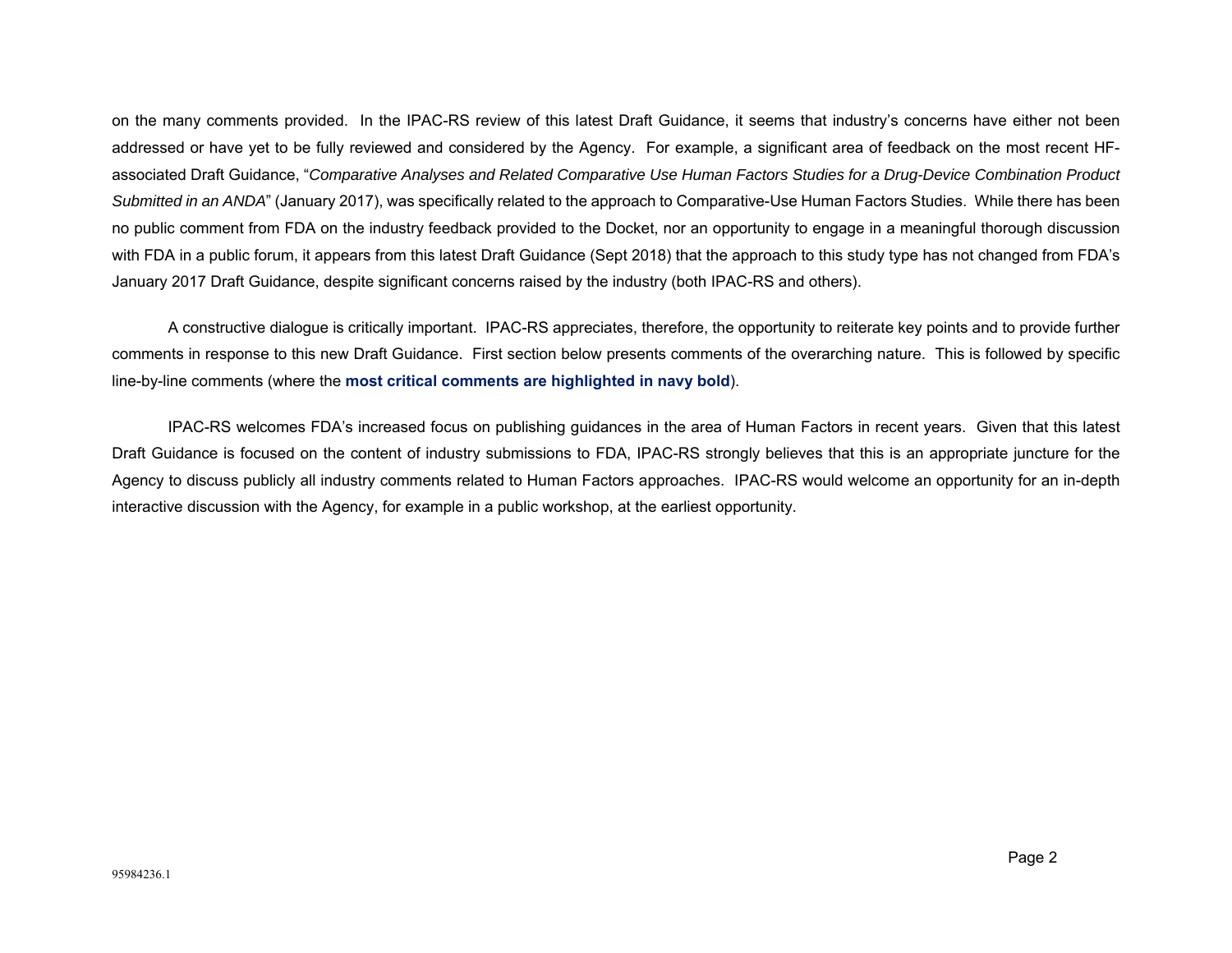## General Comments

- 1. Overall, IPAC-RS welcomes this Draft Guidance as a positive step forward in clarifying the FDA expectations for Human Factors information in industry submissions.
- 2. This current Draft Guidance references other Draft Guidances, which is not a recommended practice as it could result in discrepancies across these guidances as they become finalized, while also requiring additional control of sequencing of the closure of these guidances. Any changes to the finalized guidances would also require updating of multiple guidances to maintain alignment. For this reason, it is recommended to combine the relevant information from this recent Draft Guidance and the other existing Draft Guidances (e.g., "*Human Factors Studies and Related Clinical Study Considerations in Combination Product Design and Development*"/Feb 20162, "*Considerations in Demonstrating Interchangeability with a Reference Product*"/Jan20173, and "*Comparative Analyses and Related Comparative Use Human Factors Studies for a Drug-Device Combination Product Submitted in an ANDA*"/Jan20174) and therefore remove the necessity for this separate Guidance. There are so many HF – related Guidances coming out of different centers at FDA, that it would seem logical to create a single umbrella guidance to ensure consistency of approaches.
- 3. There are significant discrepancies between this recent Draft Guidance and other existing HF-related Guidances issued by FDA (e.g., "*Applying Human Factors and Usability Engineering to Medical Devices*"/draft in 2011, final Feb20165). IPAC-RS is requesting that the Agency align all these Guidances – some of which are issued by CDER or CBER, others by CDRH – because many companies develop drug-device (or biologic-device) combination products, as well as stand-alone

<sup>2</sup> https://www.fda.gov/downloads/regulatoryinformation/guidances/ucm484345.pdf

<sup>3</sup> https://www.fda.gov/downloads/Drugs/GuidanceComplianceRegulatoryInformation/Guidances/UCM537135.pdf

<sup>4</sup> https://www.fda.gov/downloads/Drugs/GuidanceComplianceRegulatoryInformation/Guidances/UCM536959.pdf

<sup>5</sup> https://www.regulations.gov/docket?D=FDA-2011-D-0469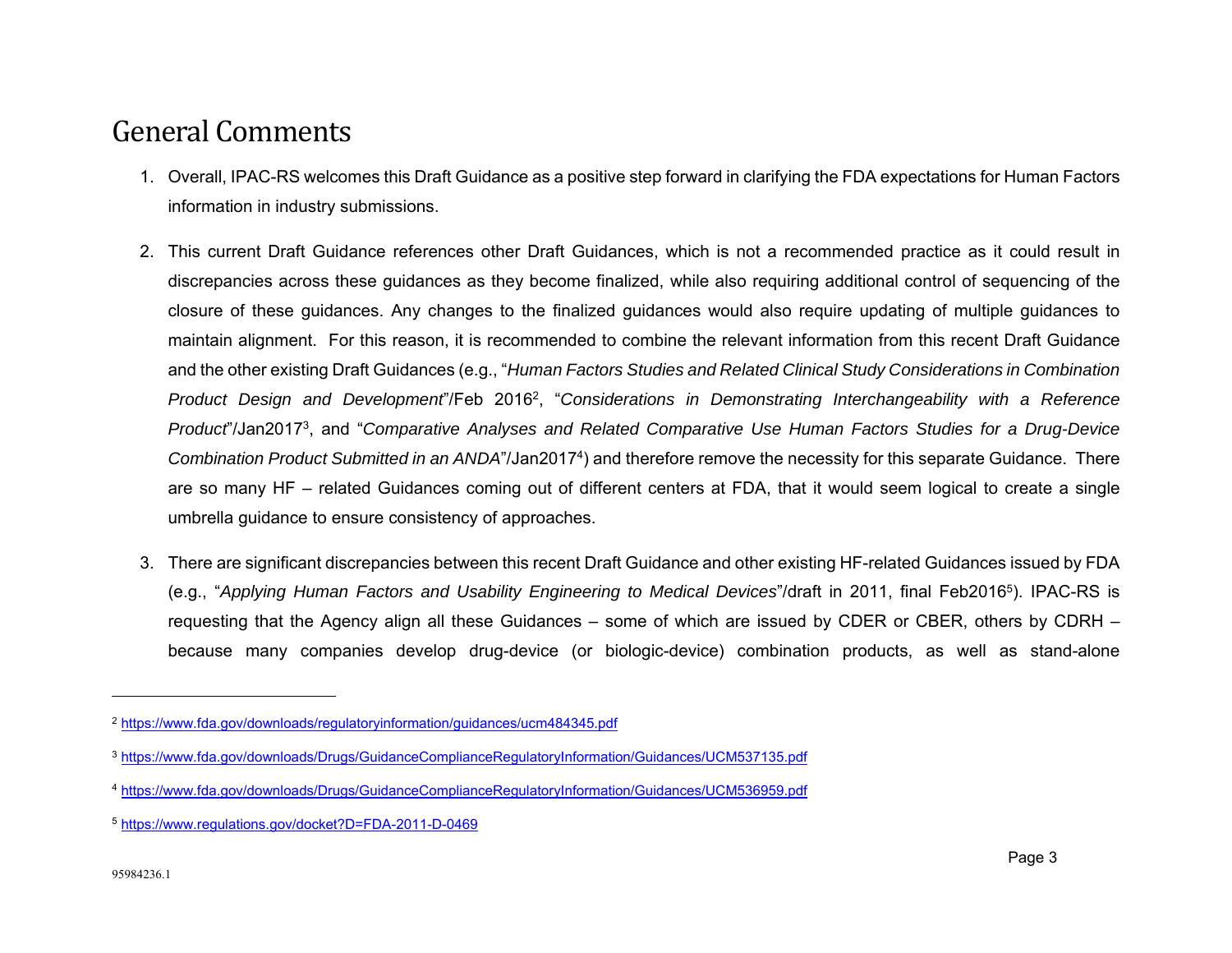pharmaceutical or biological products and medical devices. Companies need consistency in quality management systems, and therefore regulatory approaches to Human Factors should be harmonized for all these product types, regardless of which FDA Center publishes a Guidance for Industry.

- 4. The concerns raised in the IPAC-RS responses to these other Guidances<sup>6</sup> still apply to the current Draft Guidance. For example, see key industry positions explained in the previous IPAC-RS Comments, such as:
	- $\triangleright$  The Nature of Human Factors Studies is Essentially Qualitative
	- Goal Should be Safe and Effective Use and Substitutability Rather Than Quantitatively Minimizing Differences
	- $\triangleright$  Scientific Validity of Quantitative Approach for HF Studies Not Established
	- $\triangleright$  Other Ways Exist to Ensure Appropriate Design
- 5. Scope of this Guidance seems to include both NDA and ANDA submissions, which is broader than the scope of previous Guidances. The scope should be aligned / harmonized across previous Guidances (e.g., including drug-device combination products but excluding all other products that do not have a device component).
- 6. As this Draft Guidance is currently presented, the information within Section IV appears sequential in time. For example, would a Use-Related Risk Analysis submission be required in all cases prior to a Human Factors Validation Study Protocol submission? It is also not clear what Human Factor submission type applies to which type of marketing submission. Our proposal is to identify what Human Factors submission type is required for each marketing application, and the sequence they should be submitted in, if applicable. Alternatively, as proposed previously in this response, the relevant information from this Draft Guidance could be transferred to the previous Draft Guidances on Human Factors.

<sup>6</sup> For example, see https://www.regulations.gov/document?D=FDA-2016-D-4412-0003; https://www.regulations.gov/document?D=FDA-2015-D-4848-0004; https://www.regulations.gov/document?D=FDA-2011-D-0469-0023 and https://www.regulations.gov/document?D=FDA-2017-N-0086-0005.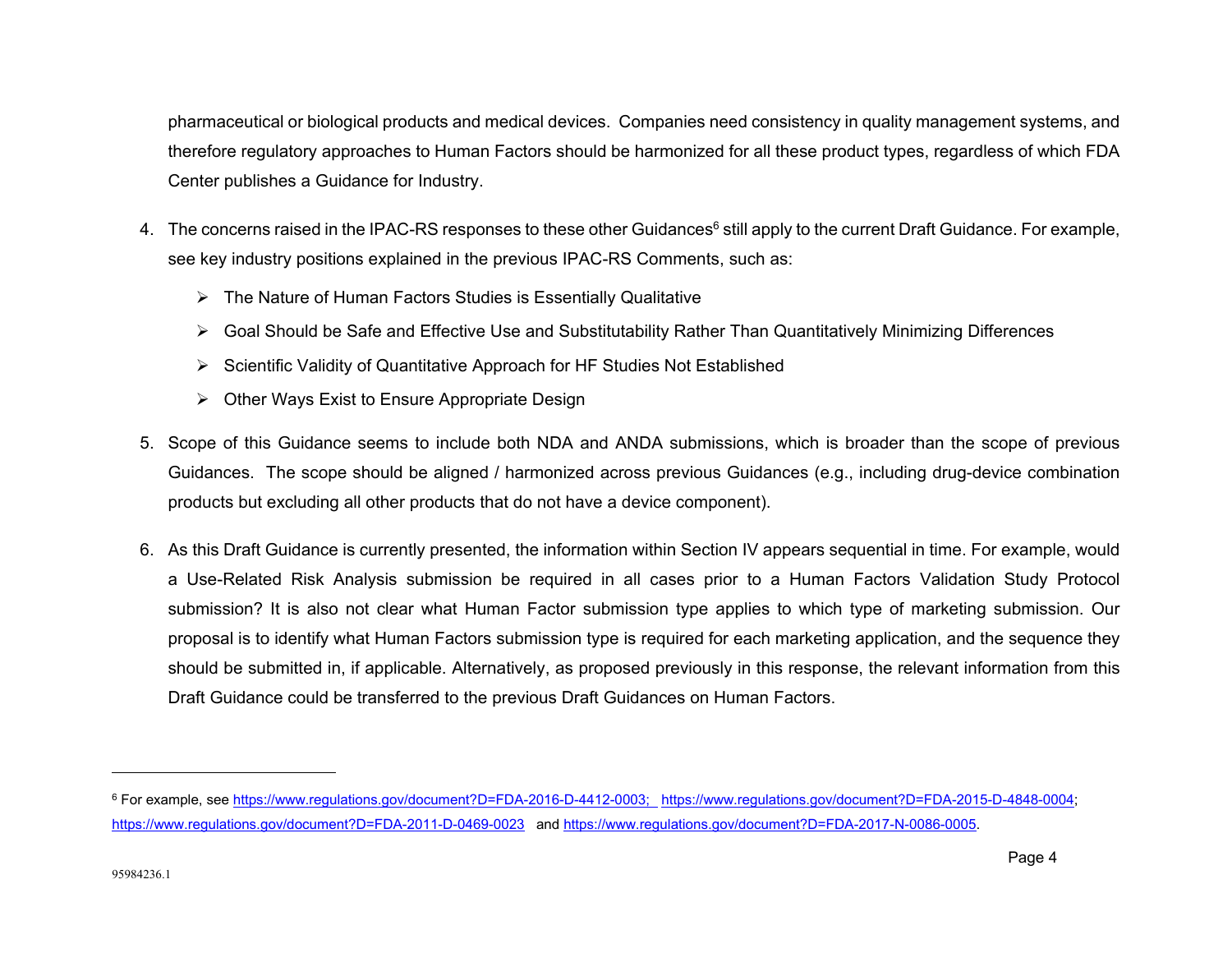- 7. The request that to-be-tested product samples for Human Factors protocol submissions and to-be-marketed product samples for Human Factors report submission is a challenging one from a timing and logistics perspective. While it can be beneficial to provide samples, we believe this should not be a requirement but instead voluntary option for the sponsor. At a minimum, more flexibility on the condition of these samples should be allowed. The requirement for intent-to-market samples can be difficult to meet while the product development is still underway. This is specifically the case for outer or secondary packaging along with a finalized instructions for use (IFU). It is highly appreciated that the review timings have been shortened, however applicants still have to balance these expectations with development timelines. The footnote in the draft guideline is appreciated, however it may be worth mentioning acceptable alternatives, as well as an explanation/rationale for, and purpose of, the samples for the review. Further details on this topic are contained within the specific comments below.
- 8. It should be stated more explicitly that processes described in Section D *Threshold Analysis* and Section E *Comparative Use Human Factors Study Protocol* are for Generic products to demonstrate comparative usability with Reference Product. More clarity would be appreciated on expectations for the risk assessment process for new combinations using the same device system. Any additional HF data could be required based upon whether there is a change in the target patient population and/or user environment.
- 9. The Human Factors Engineering (HFE) report proposed in the CDRH guidance "*Applying Human Factors and Usability Engineering to Medical Device*s" is a good approach to integrate the Use-Related Risk Analysis, HF validation study protocol and report together. Following that Guidance also avoids redundancy of repeating some background information such as intended use. IPAC-RS recommends that the sponsor have the option of submitting one overall HFE report instead of several individual submissions of Use-Related Risk Analysis and HF validation study protocol and report. We further suggest that the Agency consider a two-step approach: 1) before the final submission, the sponsor should submit the HF validation study protocol with a partially completed HFE report (since section 8 details of the Human Factors validation testing is not done at this time); and 2) As part of the final dossier submission, the sponsor should submit the finished HFE report with the validation study protocol attached.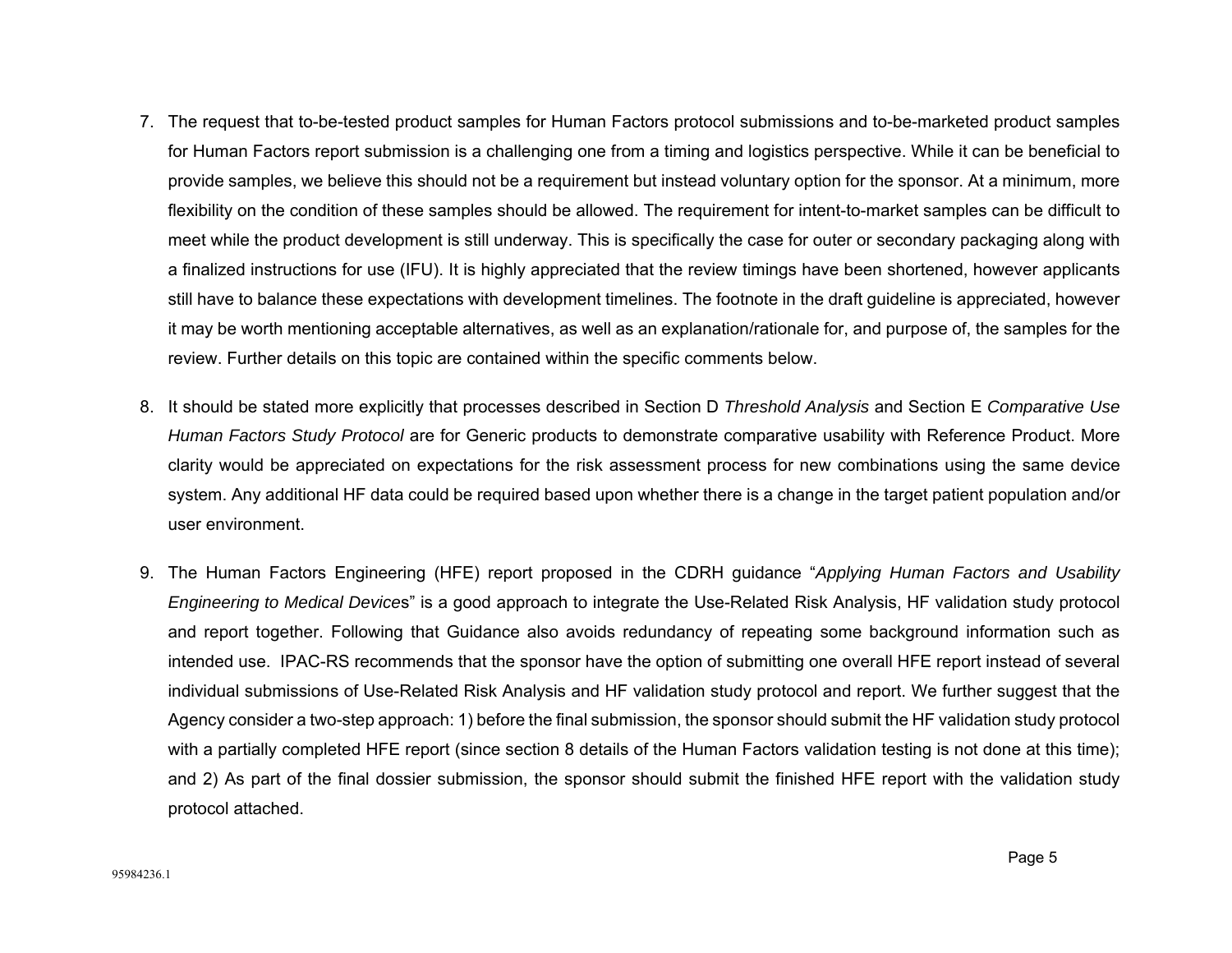- 10. IPAC-RS suggests that the Human Factors validation study report or the Comparative Use Human Factors study results report have a standalone section to capture the deviations from the study protocol, including rationale and potential impacts for these deviations. This section does not belong in the background information and should be included in the study details section.
- 11. For each submission type in In (III)(A)(1), the cover letter subject line is provided in Appendix A (1). However, the leaf titles in (V)(C) are very similar to the cover letter, which seem adequate to describe a SUBMISSION, but not necessarily individual documents (e.g., formative studies, use-risk analysis, validation study). Further, the leaf titles as recommended in this Guidance for requests for review contain words like "Request" which would not be appropriate when these same documents are submitted in the marketing applications; current eCTD practice is to use the same leaf titles and "replace" them in later submissions. Can FDA clarify the leaf titles for individual documents (e.g., use-risk analysis, formative studies, validation studies, etc.), since the leaf titles listed seem more appropriate for the overall submission?
- 12. Footnote 21 in (IV)(B)(3) states that tasks that could lead to overdose or underdose should be categorized as critical and prioritized for testing, presumably (based on the Guidance title), Human Factors testing. Under what circumstances would a clinical study, rather than a positive Human Factors testing, be necessary? What questions should a sponsor ask in the request for Human Factors validation protocol review to identify if FDA would require that the marketing application have clinical data, rather than a positive Human Factors study? Companies in IPAC-RS have reported receiving this surprising feedback from FDA.
- 13. Section (IV)(A) states that a use-related risk analysis can justify that a Human Factors validation study is not needed. In order to avoid having to repeat the submission/feedback cycle in case FDA disagreed, would a sponsor be at a disadvantage if they submitted a Human Factors validation protocol for comment, while simultaneously using the use-related risk analysis to justify that a Human Factors validation study is not needed?
- 14. Please align throughout the document the use and spelling of the word "analysis" (singular) vs "analyses" (plural).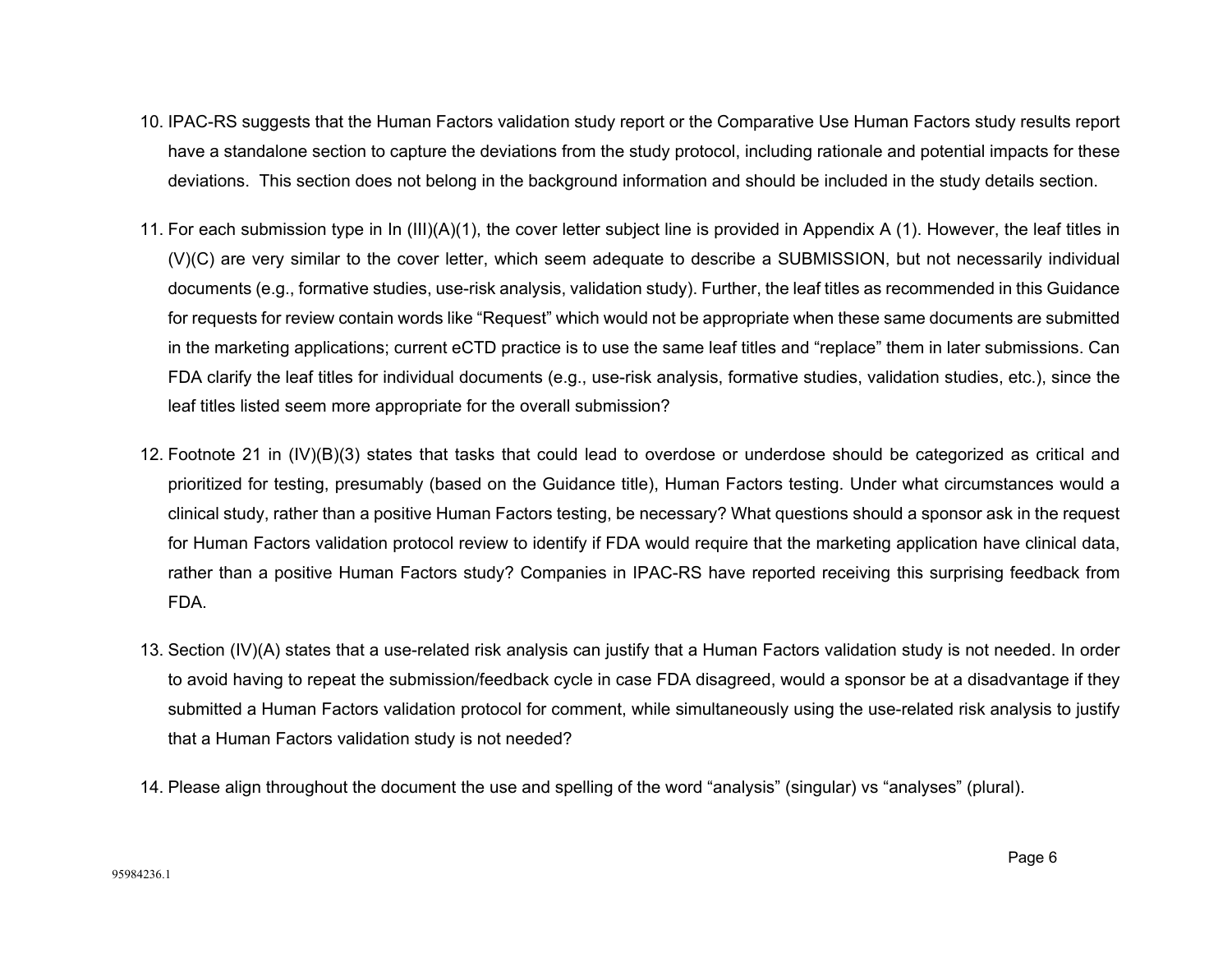## Specific Comments:

| Location                                                                            | Original Language                                                                                                                                                                                                                | Proposed Change                                                                                                                                               | Justification of Proposed Change                                                                                                                                                                                                                                                                                                                                                                                                                                                                                                                                                                                                                                                  |
|-------------------------------------------------------------------------------------|----------------------------------------------------------------------------------------------------------------------------------------------------------------------------------------------------------------------------------|---------------------------------------------------------------------------------------------------------------------------------------------------------------|-----------------------------------------------------------------------------------------------------------------------------------------------------------------------------------------------------------------------------------------------------------------------------------------------------------------------------------------------------------------------------------------------------------------------------------------------------------------------------------------------------------------------------------------------------------------------------------------------------------------------------------------------------------------------------------|
| 56-58                                                                               | As part of evaluating drug and biologic<br>products for safety and effectiveness, FDA<br>will evaluate HF data submitted by<br>sponsors in support of the product user<br>interface when submission of such data is<br>warranted | The term 'HF data' is not defined. Please<br>provide a definition (for example all<br>information provided by the manufacturer<br>as described in section IV) | Without defining the term, it is not clear<br>what is being referred to. Is the use-related<br>risk analysis 'HF data' ?                                                                                                                                                                                                                                                                                                                                                                                                                                                                                                                                                          |
|                                                                                     |                                                                                                                                                                                                                                  |                                                                                                                                                               | Definitions should be aligned with the other<br>HF guidance documents already published<br>by FDA.                                                                                                                                                                                                                                                                                                                                                                                                                                                                                                                                                                                |
|                                                                                     |                                                                                                                                                                                                                                  |                                                                                                                                                               | For device platforms that have been<br>through the review& approval process<br>once, sponsors should be able to justify<br>use of a no-HF or reduced-HF protocol.                                                                                                                                                                                                                                                                                                                                                                                                                                                                                                                 |
| <b>Section</b><br>3A / Line<br>73,<br>section<br>4C / Line<br>210,<br>5/Line<br>406 | "HF Validation Study Results Report"<br>and "Human Factors Validation Study<br>Report"                                                                                                                                           | Human Factors Engineering (HFE) / UE<br><b>Report</b>                                                                                                         | The comprehensive HF information<br>submitted as part of a premarket<br>submission should be called a HFE/UE<br><b>Report and not a HF Validation Study</b><br>report. The contents of this submission<br>contains more information than just<br>data from the validation study, and the<br>title of the submission should reflect<br>that to reduce confusion. The proposed<br>title maintains consistency with 2016<br>FDA CDRH HF guidance. Additionally,<br>line 114 of the current proposed<br>guidance refers to this as the HFE<br>Report, potentially signaling that the<br>terms are being used interchangeably.<br>Use of one consistent term will reduce<br>confusion. |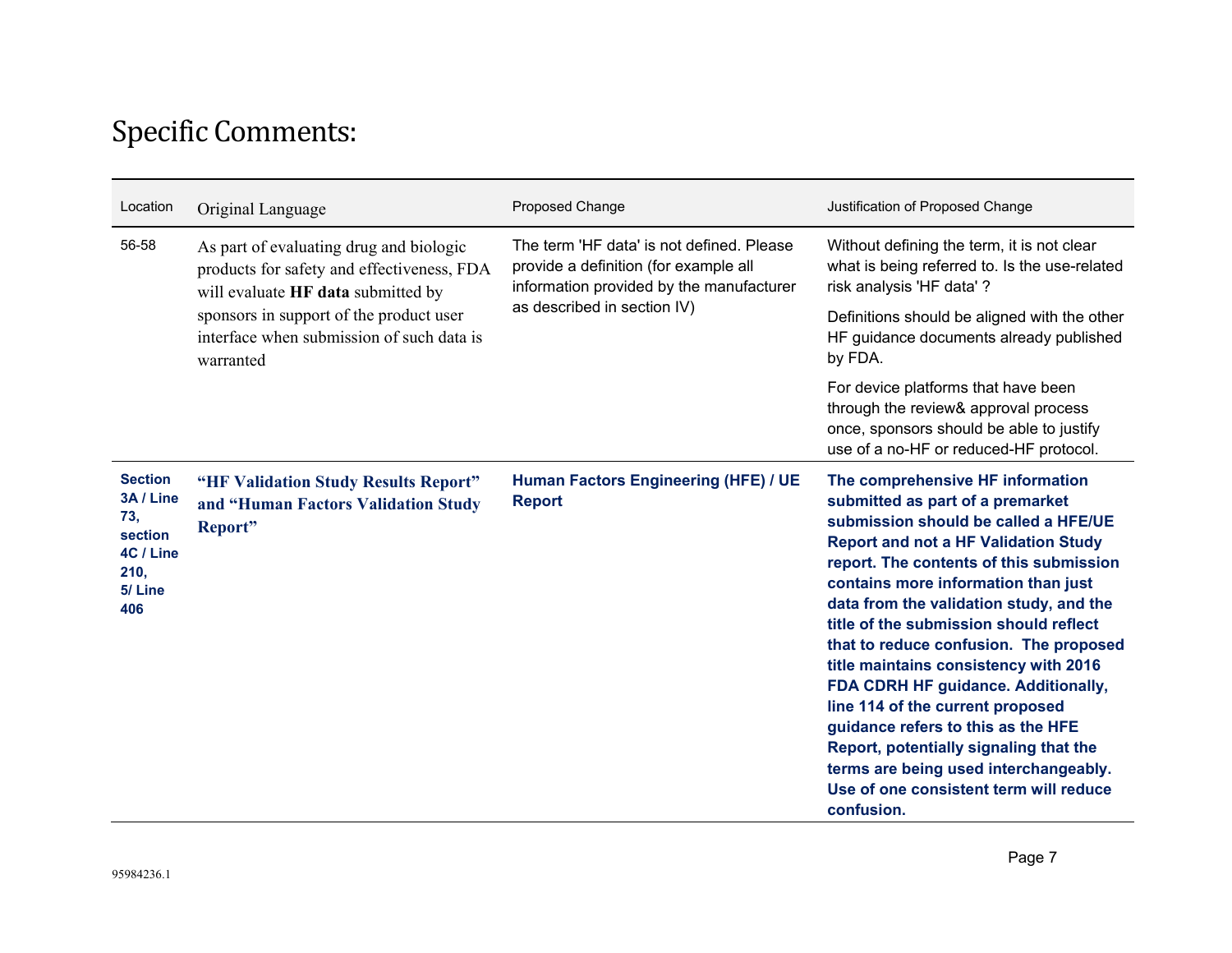| Location                          | Original Language                                                                                                                                                                           | Proposed Change                                                                                                                                                                                                                                          | Justification of Proposed Change                                                                                                                                                                                                                                                                                                                                                                                                                                               |
|-----------------------------------|---------------------------------------------------------------------------------------------------------------------------------------------------------------------------------------------|----------------------------------------------------------------------------------------------------------------------------------------------------------------------------------------------------------------------------------------------------------|--------------------------------------------------------------------------------------------------------------------------------------------------------------------------------------------------------------------------------------------------------------------------------------------------------------------------------------------------------------------------------------------------------------------------------------------------------------------------------|
| <b>Line 110</b><br>footnote<br>13 | However, because probability is very<br>difficult to determine for use errors                                                                                                               | However, because probability may be very<br>difficult to determine for use errors                                                                                                                                                                        | For certain products that are commonly<br>used and well understood, there may be<br>more knowledge that can be used to<br>determine probability of occurrence of<br>harm (e.g. product complaint databases,<br>clinical and commercial use, usability<br>studies). Therefore, it is recommended to<br>soften language around the difficulty of<br>determining probabilities of occurrence of<br>harm.                                                                          |
| <b>Line 110</b><br>footnote<br>13 | Therefore, it may be appropriate when<br>conducting the use-related risk analysis to<br>focus on the resulting harm, and including<br>estimated occurrence rates may not be<br>needed.      | Therefore, it may be appropriate when<br>conducting the use-related risk analysis to<br>focus on the resulting harm.                                                                                                                                     | Critical tasks should be defined in terms of<br>reasonable likelihood for a serious harm to<br>occur, and including estimated occurrence<br>rates help provide context for why a task<br>may be defined as critical. Some tasks<br>may have the potential to result in serious<br>harm, however the risk of harm is remote<br>and consideration would be impractical<br>(e.g. death by infection as a result of not<br>washing hands or from a cut from opening<br>packaging). |
| Line 117<br>to 138                | The risk analysis submission should<br>include: A comprehensive and systematic<br>evaluation of all the steps involved in using<br>the proposed product (e.g., based on a task<br>analysis) | We recommend that the order of this<br>section be adjusted. Description of<br>intended product users, use, etc. should<br>come first, together with the product user<br>interface and summary of known use<br>problems with previous or similar products | It would be helpful if reviewers knew the<br>intended use and user interface before<br>they review the risk analysis. The<br>descriptions of intended use and use<br>interface set the stage of risk analysis. The<br>summary of known use problems provides<br>inputs to the risk analysis and should be<br>presented before the details of risk<br>analysis.                                                                                                                 |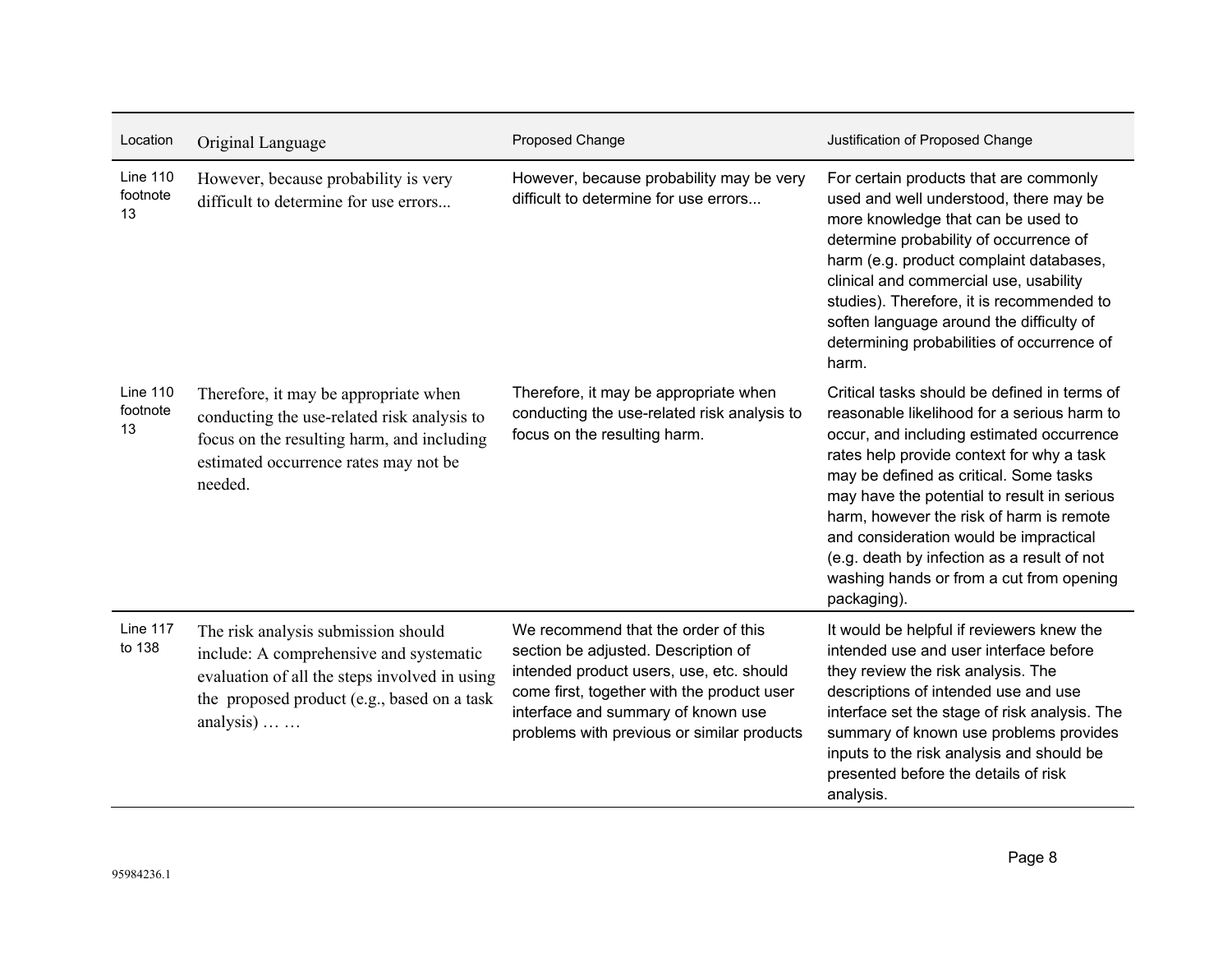| Location                           | Original Language                                                                                                                                                                                                                                                                                                                                                              | Proposed Change                                                                                                                                                                                                        | Justification of Proposed Change                                                                                                                                                |
|------------------------------------|--------------------------------------------------------------------------------------------------------------------------------------------------------------------------------------------------------------------------------------------------------------------------------------------------------------------------------------------------------------------------------|------------------------------------------------------------------------------------------------------------------------------------------------------------------------------------------------------------------------|---------------------------------------------------------------------------------------------------------------------------------------------------------------------------------|
| 117-138                            | The risk analysis submission should<br>include: A comprehensive and<br>systematic evaluation of all the steps<br>involved in using the proposed product<br>(e.g., based on a task analysis)                                                                                                                                                                                    | Add:<br><b>Predefined risk acceptance</b><br>criteria of the product<br><b>Risk assessment of each</b><br>hazardous situations based on<br>the risk acceptance criteria                                                | Risk acceptance criteria and risk level<br>assessment for each risk scenario<br>should be included, which is a critical<br>part of the use-related risk analysis                |
| 121                                | known problems                                                                                                                                                                                                                                                                                                                                                                 | known use problems                                                                                                                                                                                                     | wording                                                                                                                                                                         |
| Lines<br>132 - 141                 | "-Description of intended product users,<br>uses, use environments, and training (if<br>applicable) -Graphical depiction and<br>written description of product user<br>interface (see Appendix C for example) -<br>Summary of known use problems with<br>previous or similar products - Summary of<br>preliminary analysis and evaluations,<br>including formative evaluation" | These bullet points should be listed under<br>a "1. Background" Heading, similar to how<br>these elements are listed in sections 4B<br>and 4C. The remaining bullets can be<br>listed under a "Risk Analysis" heading. | This organizes the submission clearer, and<br>mimics the structure of the other<br>submissions in the guidance                                                                  |
| 138                                | Summary of known use problems with<br>previous or similar products                                                                                                                                                                                                                                                                                                             | Summary of known use problems with<br>previous and/or similar products                                                                                                                                                 | Should both previous and similar products<br>be considered? Or should similar products<br>only be considered when no previous<br>products exist?                                |
|                                    |                                                                                                                                                                                                                                                                                                                                                                                |                                                                                                                                                                                                                        | How is this requirement different from the<br>requirement in line 120? IF they are<br>addressing the same point, the two<br>requirements should be combined in the<br>guidance. |
| Page 5,<br><b>line 139-</b><br>140 | <b>Summary of preliminary analyses and</b><br>evaluations, including formative<br>evaluation                                                                                                                                                                                                                                                                                   | We recommend that this summary be<br>presented before the final risk analysis                                                                                                                                          | This summary is the development<br>history of use-related risk analysis<br>given the findings of formative studies<br>should be reflected in the final analysis                 |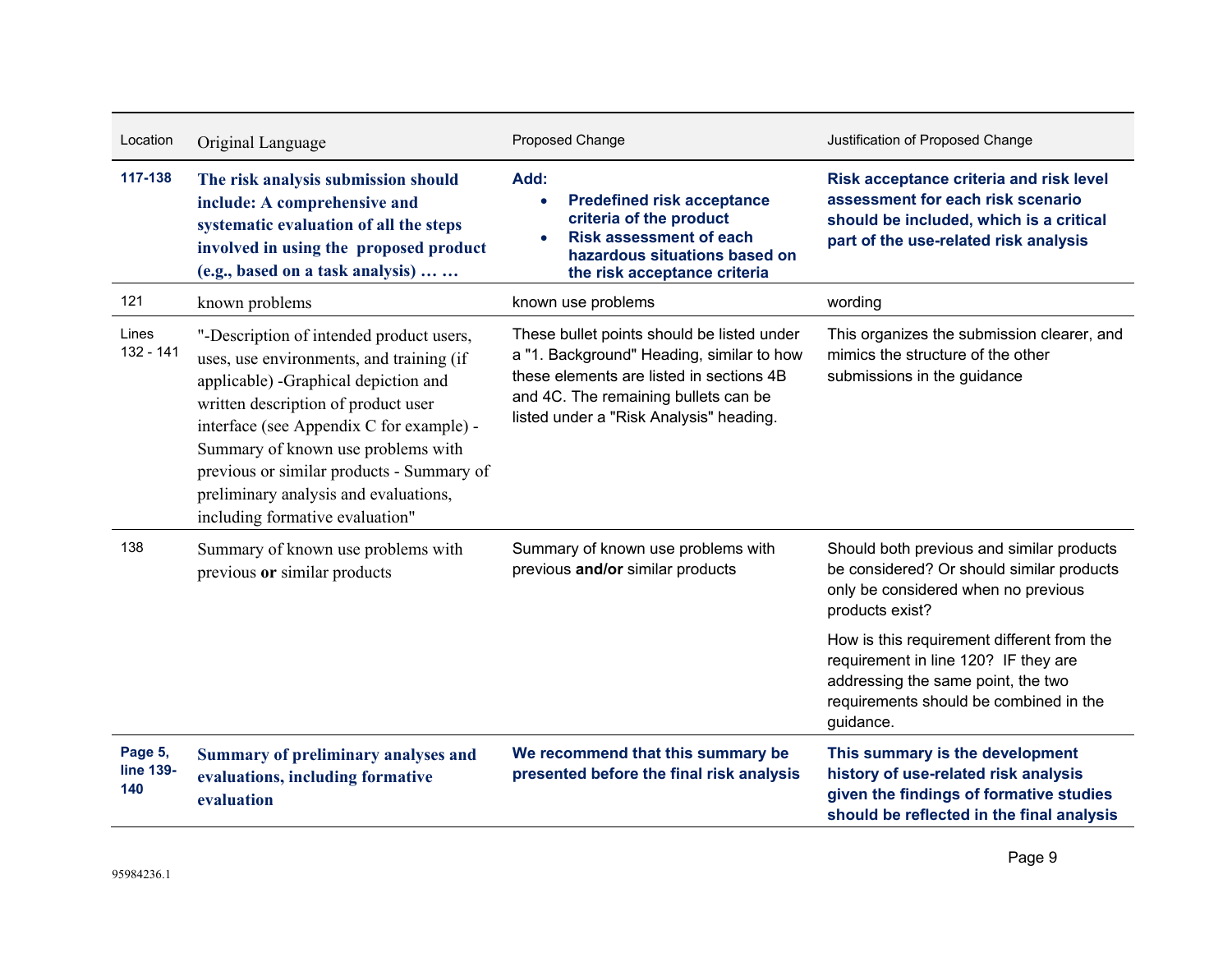| Location                                             | Original Language                                                                                                                                                                                                                                                                                                                                                                                                                                                                                                 | Proposed Change                                                                                                                                                                                                                                                                                                                                            | Justification of Proposed Change                                                                                                                                                                                                                                                                                                                                                                                                                                                                                                                                                                                                                                                                                                                                                                                                                                                                      |
|------------------------------------------------------|-------------------------------------------------------------------------------------------------------------------------------------------------------------------------------------------------------------------------------------------------------------------------------------------------------------------------------------------------------------------------------------------------------------------------------------------------------------------------------------------------------------------|------------------------------------------------------------------------------------------------------------------------------------------------------------------------------------------------------------------------------------------------------------------------------------------------------------------------------------------------------------|-------------------------------------------------------------------------------------------------------------------------------------------------------------------------------------------------------------------------------------------------------------------------------------------------------------------------------------------------------------------------------------------------------------------------------------------------------------------------------------------------------------------------------------------------------------------------------------------------------------------------------------------------------------------------------------------------------------------------------------------------------------------------------------------------------------------------------------------------------------------------------------------------------|
|                                                      |                                                                                                                                                                                                                                                                                                                                                                                                                                                                                                                   |                                                                                                                                                                                                                                                                                                                                                            | already. We suggest that the<br>development history belongs earlier in<br>the document rather than at the end of<br>the document.                                                                                                                                                                                                                                                                                                                                                                                                                                                                                                                                                                                                                                                                                                                                                                     |
| Page 5,<br>line 157                                  | 1. Background                                                                                                                                                                                                                                                                                                                                                                                                                                                                                                     | The content of this section is in the Use-<br>Related Risk Analysis already and the<br>sponsor should be allowed to reference it<br>or have the option of providing a brief<br>summary                                                                                                                                                                     | Please include in the Guidance the option<br>for the sponsor to cross-reference rather<br>than repeat.                                                                                                                                                                                                                                                                                                                                                                                                                                                                                                                                                                                                                                                                                                                                                                                                |
| <b>Line 195,</b><br>section<br>4B,<br>footnote<br>21 | Tasks that could lead to harm (e.g.,<br>underdose or overdose), including those<br>requiring the user to respond to alerts or<br>alarms, should be categorized as critical<br>and prioritized for testing. A task<br>requiring comprehension of warnings,<br>caution statements, or contraindications<br>in the product labels or labeling would<br>generally be considered a critical<br>knowledge task. See Combination<br><b>Products Human Factors Draft</b><br>Guidance for definition of critical<br>tasks. | Tasks that, if performed incorrectly or<br>not performed at all, would or could<br>lead to serious harm, where harm is<br>defined to include compromised<br>medical care, should be categorized as<br>critical and prioritized for testing. See<br><b>Combination Products Human Factors</b><br><b>Draft Guidance for definition of critical</b><br>tasks. | The definition of the term "critical task"<br>should be made consistent with the<br>definition in the CDRH final HF<br>guidance. This includes defining a<br>critical task as that which would or<br>could cause 'serious harm' rather than<br>harm in general. Additionally, rather<br>than call out specific hazards (e.g.<br>underdose or overdose) or actions<br>(comprehension of warnings, caution<br>statements, etc.) that should be<br>connected with critical tasks, the<br>product specific hazard assessment<br>and use-related risk assessment should<br>drive the determination if a task is<br>critical. Distinct critical task examples<br>already exist in the guidance document<br>that is referenced, so the included<br>reference to the draft FDA guidance<br>should suffice. Additionally, the<br>referenced guidance already indicates<br>that risks associated with warnings, |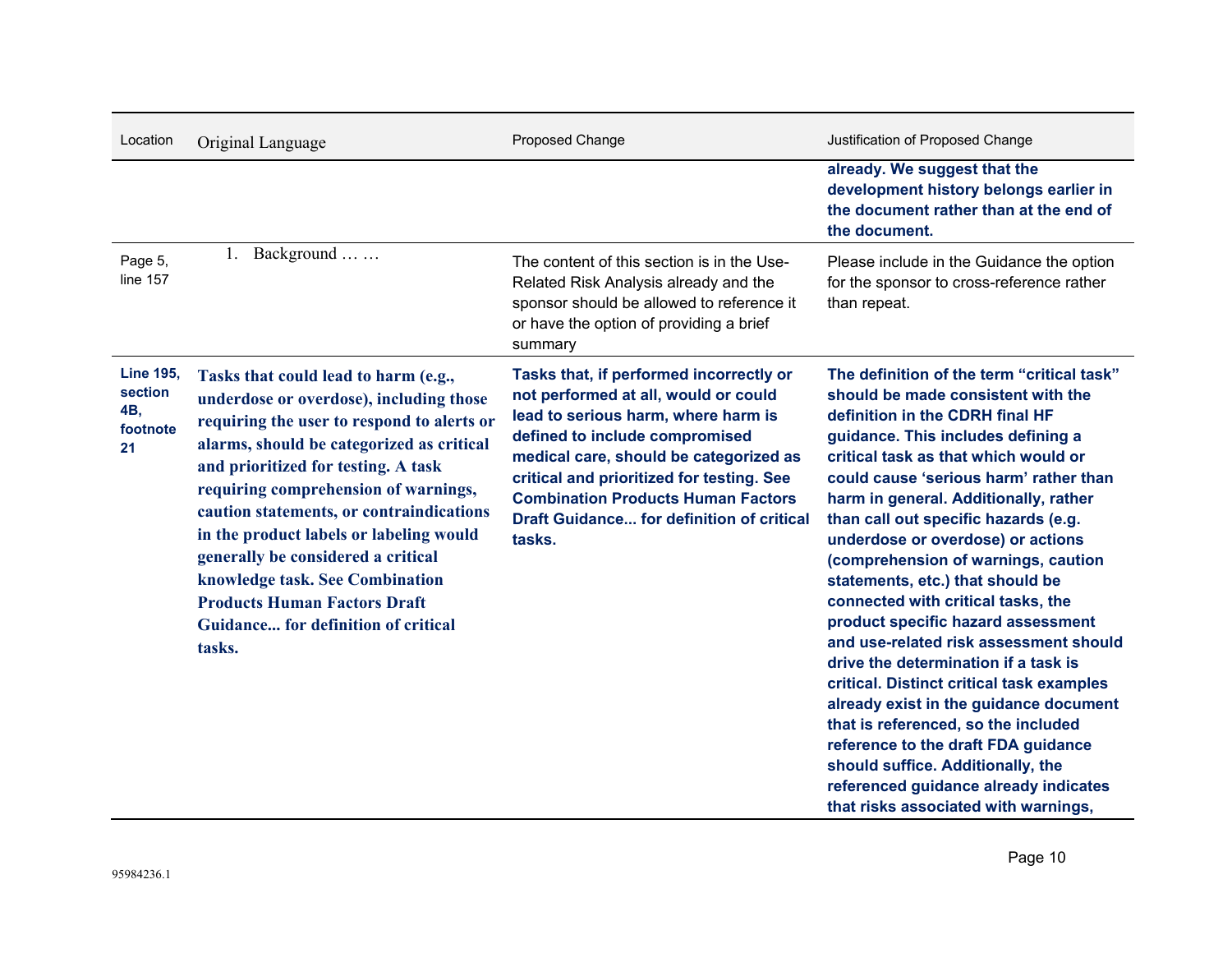| Location                   | Original Language                                                                         | Proposed Change                                                                                                                                      | Justification of Proposed Change                                                                                                                                                                                                                                                                                                                                                                                                                                                                                                                                 |
|----------------------------|-------------------------------------------------------------------------------------------|------------------------------------------------------------------------------------------------------------------------------------------------------|------------------------------------------------------------------------------------------------------------------------------------------------------------------------------------------------------------------------------------------------------------------------------------------------------------------------------------------------------------------------------------------------------------------------------------------------------------------------------------------------------------------------------------------------------------------|
|                            |                                                                                           |                                                                                                                                                      | caution statements, and<br>contraindications in the label should be<br>included in the risk assessment.                                                                                                                                                                                                                                                                                                                                                                                                                                                          |
| Page 6,<br><b>line 198</b> | Definition of successful performance or<br>failure of each test task                      | This should be considered a deviation,<br>not necessarily a critical failure.                                                                        | It is hard to predict all possible use<br>events of each test task before<br>conducting the study. Sometimes users<br>deviate from the instructions but still<br>finish the task without causing<br>unacceptable risk. We believe that this<br>should not be considered as a failure.<br>Use events should not only be divided<br>into success or failure as we believe<br>there is a spectrum, and the definition<br>is covered in the Moderator script. We<br>believe the sponsor should be allowed<br>to have some flexibility when defining<br>the spectrum. |
| <b>Line 201</b>            | subjective                                                                                | objective                                                                                                                                            | Validation testing script is designed to elicit<br>facts not feelings.                                                                                                                                                                                                                                                                                                                                                                                                                                                                                           |
|                            |                                                                                           |                                                                                                                                                      | The interview should be about collecting<br>objective evidence, not subjective<br>evidence.                                                                                                                                                                                                                                                                                                                                                                                                                                                                      |
| <b>Line 203</b>            | Methods for root                                                                          | Include text acknowledging that sometimes<br>this may be impossible, as the level of<br>reasonableness varies across actions by<br>real human beings | The request is impossible because there<br>can be no root cause for a subject that<br>does the most unpredictable action.                                                                                                                                                                                                                                                                                                                                                                                                                                        |
| P. 7, line<br>208          | <b>Product samples (5 samples of product</b><br>that will be tested in the HF validation) |                                                                                                                                                      | <b>Clarification on what needs to be</b><br>included with the samples (secondary<br>packaging, IFU, carton labeling, PI, etc.)<br>Many of these physical items will not be                                                                                                                                                                                                                                                                                                                                                                                       |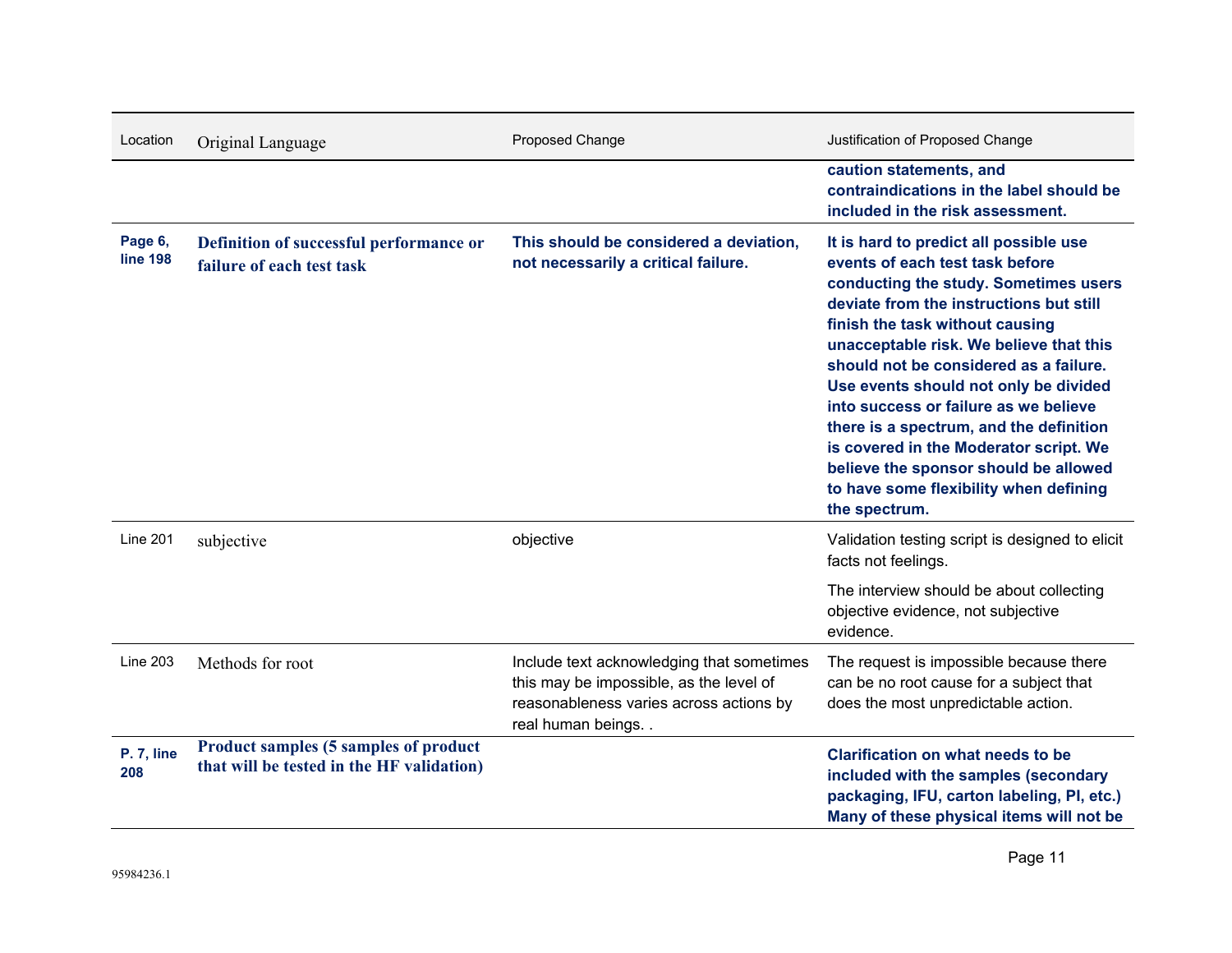| Location                          | Original Language                                              | Proposed Change                                                                                                                                                                                                                                                                                                                                                                                                                                 | Justification of Proposed Change                                                                                                                                                                                                                                                                                                                                                                                                                                                                  |
|-----------------------------------|----------------------------------------------------------------|-------------------------------------------------------------------------------------------------------------------------------------------------------------------------------------------------------------------------------------------------------------------------------------------------------------------------------------------------------------------------------------------------------------------------------------------------|---------------------------------------------------------------------------------------------------------------------------------------------------------------------------------------------------------------------------------------------------------------------------------------------------------------------------------------------------------------------------------------------------------------------------------------------------------------------------------------------------|
|                                   |                                                                |                                                                                                                                                                                                                                                                                                                                                                                                                                                 | ready at the time of the protocol, given<br>the review time. We suggest the<br>Agency consider the option of<br>providing those samples during the<br>study protocol review time.                                                                                                                                                                                                                                                                                                                 |
|                                   |                                                                |                                                                                                                                                                                                                                                                                                                                                                                                                                                 | Sponsors do not have relevant data<br>during an IND                                                                                                                                                                                                                                                                                                                                                                                                                                               |
| <b>Section</b><br>4C, line<br>287 | 5. Product samples (5 samples of intend-<br>to-market product) | 5. Product samples (5 representative<br>samples of intend-to-market product)                                                                                                                                                                                                                                                                                                                                                                    | Additional guidance should be provided<br>to provided flexibility on the<br>representativeness of the intend-to-<br>market product. For example, final<br>printed labelling (i.e. US Patient<br>Information) may not be available<br>packed in the carton until after label<br>negotiations are complete and language<br>is final. In this case, substitute blank<br>Patient Information Insert may be in the<br>carton with labelling language<br>submitted electronically in the<br>submission. |
| <b>Line 210</b><br>to 285         | C. Human Factors Validation Study Report                       | While the content for this report is similar<br>to that within "Applying Human Factors and<br>Usability Engineering to Medical Devices"<br>Guidance, it does differ in terms of<br>structure and layout. In order to keep this<br>consistent the proposal is to keep these<br>identical by either copying the information<br>from Appendix A of "Applying Human<br>Factors and Usability Engineering to<br>Medical Devices" or referring to it. | Many companies produce both<br>combination and medical device products<br>under the same procedures, so by keeping<br>the requirements across these consistent it<br>ensures efficient and consistent generation<br>of these reports.                                                                                                                                                                                                                                                             |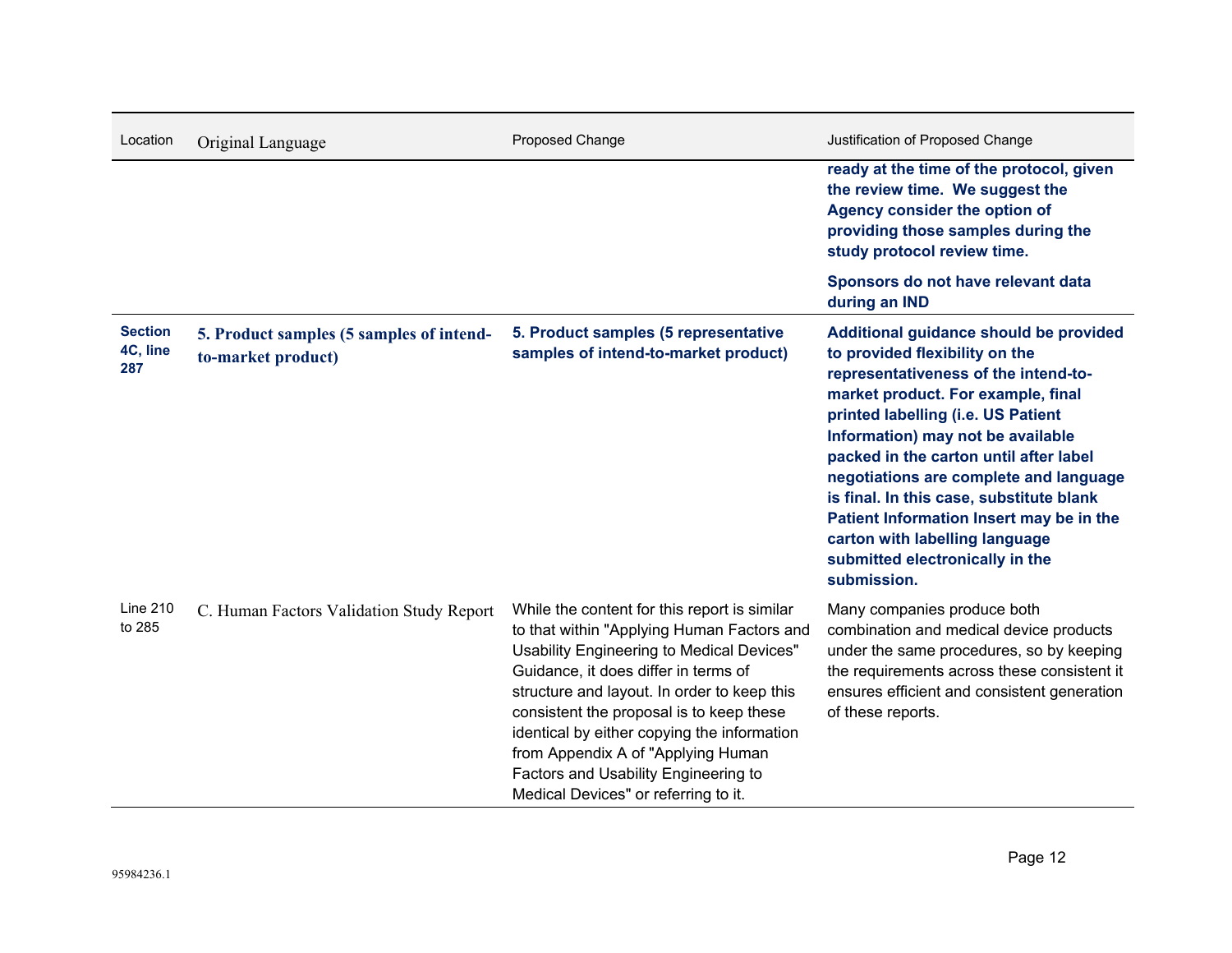| Location                             | Original Language                                                                                                                                                                                                                                                                          | Proposed Change                                                                                                                                                                                                                                                                                                                                                                              | Justification of Proposed Change                                                                                                                                                                                                                                                                                                                                                                                       |
|--------------------------------------|--------------------------------------------------------------------------------------------------------------------------------------------------------------------------------------------------------------------------------------------------------------------------------------------|----------------------------------------------------------------------------------------------------------------------------------------------------------------------------------------------------------------------------------------------------------------------------------------------------------------------------------------------------------------------------------------------|------------------------------------------------------------------------------------------------------------------------------------------------------------------------------------------------------------------------------------------------------------------------------------------------------------------------------------------------------------------------------------------------------------------------|
|                                      |                                                                                                                                                                                                                                                                                            | Companies should have the option of<br>doing it either way. An alternative<br>approach (different from CDRH) should be<br>acceptable.                                                                                                                                                                                                                                                        |                                                                                                                                                                                                                                                                                                                                                                                                                        |
| Line 220-<br>228                     |                                                                                                                                                                                                                                                                                            | At the end of bullet c, add language to say<br>that sponsors should only do an additional<br>HF validation study commensurate with the<br>level of risk.                                                                                                                                                                                                                                     | Can we swap bullets c and d. The logical<br>path is to do the study, do the risk benefit<br>and then determine if you need to do any<br>more.                                                                                                                                                                                                                                                                          |
|                                      |                                                                                                                                                                                                                                                                                            |                                                                                                                                                                                                                                                                                                                                                                                              | Don't have to do a clean study every time.                                                                                                                                                                                                                                                                                                                                                                             |
| <b>Footnote</b><br>25                | If the HFE process identifies no use<br>errors or problems that could result in<br>harm                                                                                                                                                                                                    | Please delete "no", to read :"If the HFE<br>process identifies use errors or problems<br>that could result in harm "                                                                                                                                                                                                                                                                         | <b>Typographical error that makes the</b><br>sentence incorrect.                                                                                                                                                                                                                                                                                                                                                       |
| Page 9,<br>Line<br>291-292           | <b>Threshold Analyses generally are</b><br>utilized                                                                                                                                                                                                                                        | <b>Threshold Analysis generally are</b><br>utilized in comparing two drug products<br>that contain the same medicament<br>intended for use in the same target<br>patient population but in a different<br>drug delivery device                                                                                                                                                               | To be very clear tha these studies are<br>targeted at generic products that are<br>trying to establish comparability with<br>the Reference Innovator product                                                                                                                                                                                                                                                           |
| Page 9,<br><b>line 294</b><br>to 297 | Labeling comparison (a side-by-side,<br>line-by-line comparison between the<br>proposed product and the product it<br>references that includes the full<br>prescribing information, instructions<br>for use, container labels and carton<br>labeling, and descriptions of the<br>products) | Labeling comparison (a side-by-side<br>comparison between the proposed<br>product and the product it references<br>that includes the full prescribing<br>information, instructions for use,<br>container labels and carton labeling,<br>and descriptions of the products). The<br>IFU comparison should be results<br>driven and focus on whether the two<br>instructions teach users how to | A line-by-line comparison of labeling is<br>possible for the full prescribing info, but<br>for the instructions for use (IFU) and<br>container/carton labeling, it can be very<br>difficult to do. In many cases, the<br>generic and RLD are designed to have<br>quite different cartons for the purpose<br>of differentiation. A line-by-line<br>comparison will be hard for the<br>reviewers to read and understand. |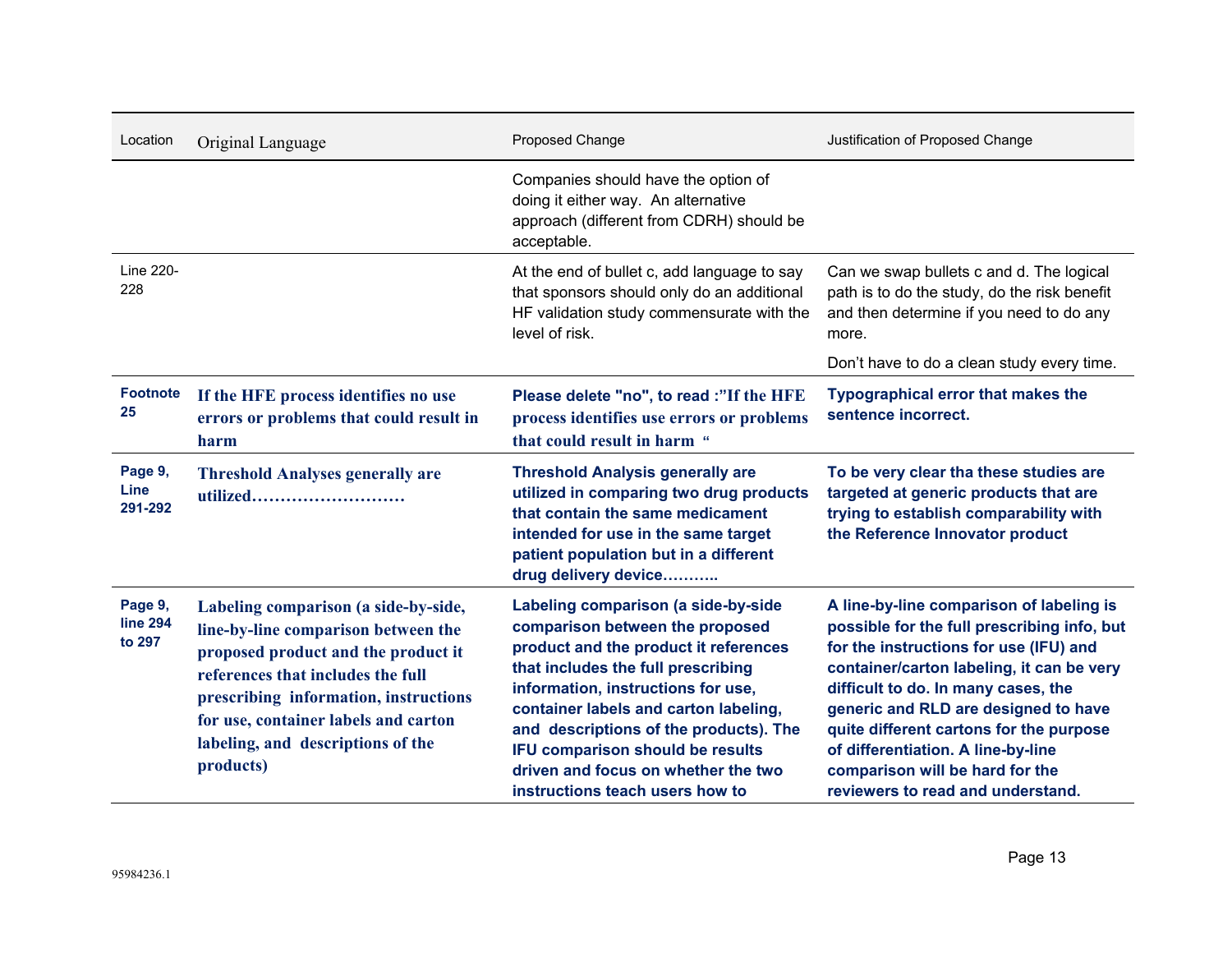| Location                             | Original Language                                                                                                                                                                                                                                | Proposed Change                                                                                                                                                                                                                                                            | Justification of Proposed Change                                                                                                                                                                                                                      |
|--------------------------------------|--------------------------------------------------------------------------------------------------------------------------------------------------------------------------------------------------------------------------------------------------|----------------------------------------------------------------------------------------------------------------------------------------------------------------------------------------------------------------------------------------------------------------------------|-------------------------------------------------------------------------------------------------------------------------------------------------------------------------------------------------------------------------------------------------------|
|                                      |                                                                                                                                                                                                                                                  | complete certain task and provide<br>safety information the same way                                                                                                                                                                                                       | We believe the comparison of<br>IFU/carton should be task and warning<br>based. For example, do the two<br>instructions teach users how to<br>complete certain task differently? Do<br>the two instructions provide the same<br>warnings/precautions? |
|                                      |                                                                                                                                                                                                                                                  |                                                                                                                                                                                                                                                                            | Sponsors should be allowed to use a<br>threshold analysis approach for two<br>different drug products as part of HF,<br>outside of substitutability.                                                                                                  |
| 302-304                              | Physical comparison of the device<br>constituent part(s) (e.g., examine, through<br>a visual or tactile examination, the<br>physical features of the product that it<br>plans to reference and compare them to<br>those of the proposed product) | Please clarify to what extent the physical<br>features should be examined. An example<br>showing the level of detail would be of<br>great benefit.                                                                                                                         |                                                                                                                                                                                                                                                       |
| Page 9,<br><b>Line 306</b><br>to 309 | Sponsor's determination of whether design<br>differences exist and, if so, whether they<br>are characterized as minor design<br>differences or other design differences, and<br>the rationale for each characterization.                         | Sponsor's determination of whether design<br>differences exist and, if so, whether they<br>are characterized as minor design<br>differences or other design differences, the<br>rationale for each characterization and<br>proposed acceptability of these<br>differences. | We suggest that the sponsor assess the<br>acceptability of the differences between<br>the proposed product and the product it<br>references                                                                                                           |
| Line<br>328-330,<br>376-378          | <b>Statistical Analysis</b>                                                                                                                                                                                                                      | Add language from the previous IPAC-<br>RS comments on the comparative<br>analysis                                                                                                                                                                                         | Why do the Generic need this and the<br>Innovator does not? An RLD user arm<br>should be included to address this.                                                                                                                                    |
| <b>Line 342</b>                      | Subjective                                                                                                                                                                                                                                       | Objective                                                                                                                                                                                                                                                                  | The scripts are designed for facts not<br>feelings                                                                                                                                                                                                    |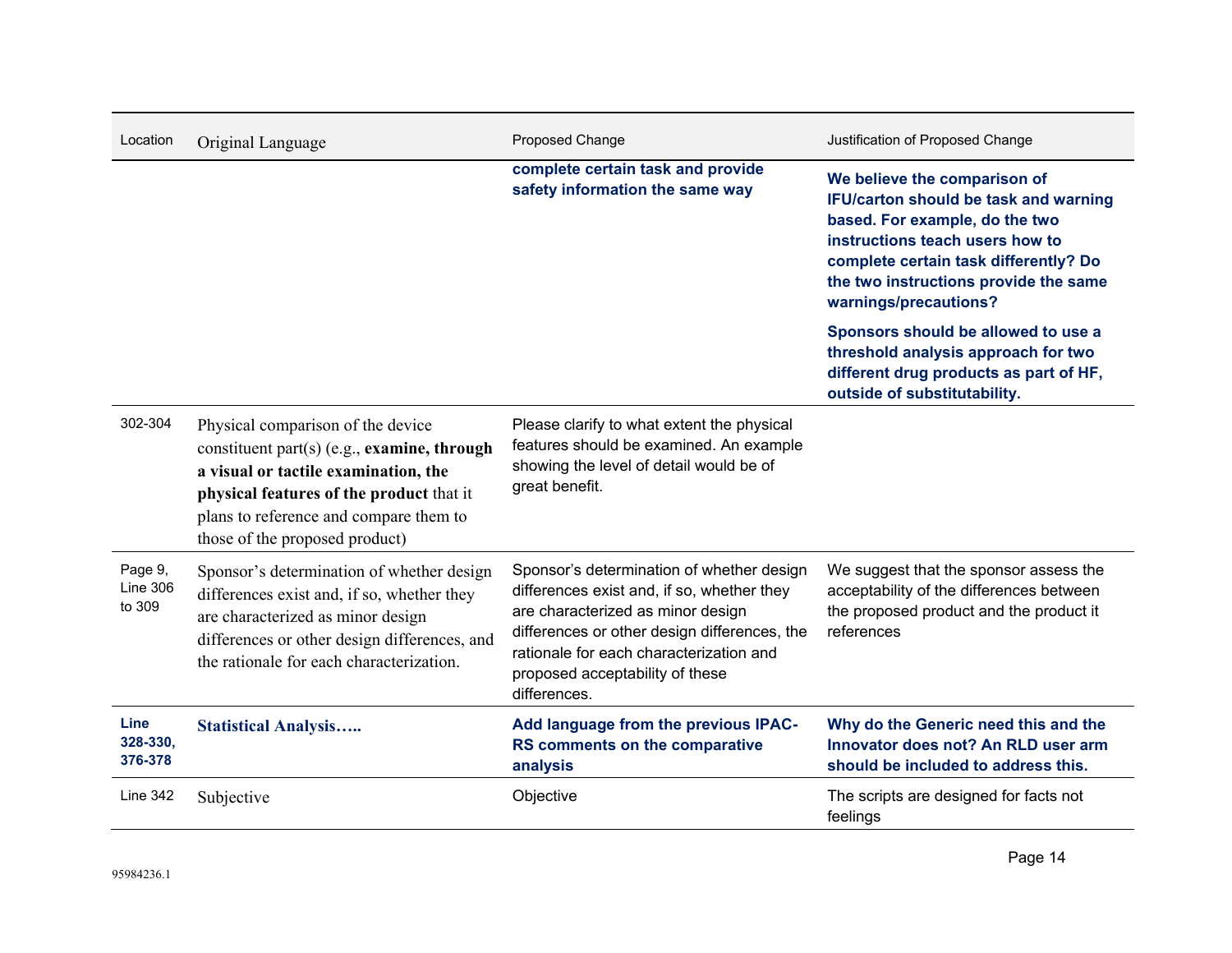| Location                                             | Original Language                                                                                                                                                                                                                                                                                                                                                                                                         | Proposed Change                                                                                                                                                                                                                                                                                                                                                                                                                                          | Justification of Proposed Change                                                                                                                                                                                                                                                                                                                                         |
|------------------------------------------------------|---------------------------------------------------------------------------------------------------------------------------------------------------------------------------------------------------------------------------------------------------------------------------------------------------------------------------------------------------------------------------------------------------------------------------|----------------------------------------------------------------------------------------------------------------------------------------------------------------------------------------------------------------------------------------------------------------------------------------------------------------------------------------------------------------------------------------------------------------------------------------------------------|--------------------------------------------------------------------------------------------------------------------------------------------------------------------------------------------------------------------------------------------------------------------------------------------------------------------------------------------------------------------------|
| Line 399-<br>400                                     | Sponsors should submit                                                                                                                                                                                                                                                                                                                                                                                                    | Delete                                                                                                                                                                                                                                                                                                                                                                                                                                                   | Sponsors are not providing HF studies for<br>IND studies only at File time. This<br>paragraph should explicitly clarify that<br>sponsors may provide HF Validation Study<br>Protocols for the NDA/BLA file and not in<br>support of our INDs.                                                                                                                            |
|                                                      |                                                                                                                                                                                                                                                                                                                                                                                                                           |                                                                                                                                                                                                                                                                                                                                                                                                                                                          | The IND is a mechanism to submit a<br>protocol for HF, but it's not (should not be)<br>a requirement.                                                                                                                                                                                                                                                                    |
| <b>Section</b><br><b>VI, lines</b><br><b>490 fwd</b> | FDA will review all threshold analyses<br>or comparative use HF submissions<br>consistent with good review<br>management principles and practices, as<br>applicable, and in a timeframe to<br>support any applicable performance<br>goals under FDA's various user fee<br>programs, taking into consideration the<br>specific circumstances (e.g.<br>breakthrough designation) surrounding<br>the individual application. | Timelines are not provided for cases<br>where a Use Risk Analysis that<br>identifies there is no need for a HF<br>validation study, is submitted. The<br>proposal is to include a timeline similar<br>to that of the HF protocol review<br>timeline.                                                                                                                                                                                                     | Decisions related to the acceptability of<br>this approach for a specific product can<br>have a significant impact on<br>development timelines, for example if<br>the conclusion was that the Use Risk<br>Analysis and other information did not<br>support the decision that no HF<br>validation study is required this would<br>trigger a HF program for this product. |
| Glossary,<br>Lines<br>579 to<br>685                  | Text provides definitions to terms such as<br>critical task, user interface, human factors<br>validation testing,                                                                                                                                                                                                                                                                                                         | Glossary is not provided in "Human<br><b>Factors Studies and Related Clinical Study</b><br><b>Considerations in Combination Product</b><br>Design and Development", instead it<br>references the existing "Applying Human<br>Factors and Usability Engineering to<br>Medical Devices" guidance. The proposal<br>is to follow that approach here by listing<br>the relevant existing guidance's instead of<br>relisting these terms here. Only terms that | In order to keep these definitions<br>consistent across all the relevant guidance<br>documents they should be listed in one<br>location to prevent differences between<br>their definition.<br>If one guidance is updated, there will be a<br>disconnect with the others going forward.                                                                                  |